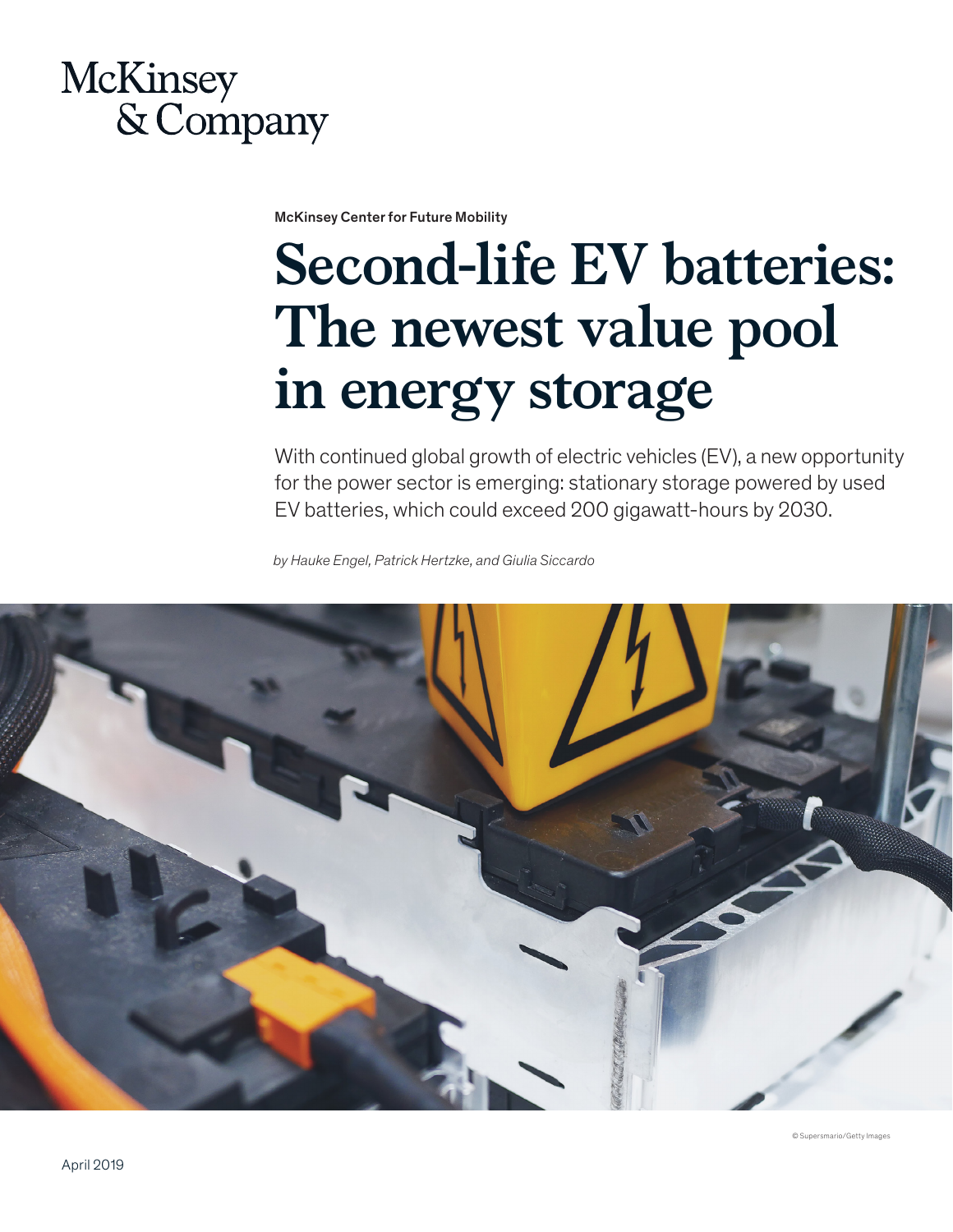During the next few decades, the strong uptake of electric vehicles (EVs) will result in the availability of terawatt-hours of batteries that no longer meet required specifications for usage in an EV. To put this in perspective, nations like the United States use a few terawatts of electricity over a full year, so this is a lot of energy-storage potential. Finding applications for these still-useful batteries can create significant value and ultimately even help bring down the cost of storage to enable further renewable-power integration into our grids.

## **Potential to spark a second life**

EV batteries have a tough life. Subjected to extreme operating temperatures, hundreds of partial cycles a year, and changing discharge rates, lithium-ion batteries in EV applications degrade strongly during the first five years of operation and are designed for approximately a decade of useful life in most cases. Yet, these batteries can live a second life, even when they no longer meet EV performance standards, which typically include maintaining 80 percent of total usable capacity and achieving a resting self-discharge rate of only about 5 percent over a 24-hour period. After remanufacturing, such batteries are still able to perform sufficiently to serve less-demanding applications, such as stationary energy-storage services.

When an EV battery reaches the end of its useful first life, manufacturers have three options: they can dispose of it, recycle the valuable metals, or reuse it (Exhibit 1). Disposal most frequently occurs if packs are damaged or if they are in regions that lack necessary market structure. In most regions, regulation prevents mass disposal. Recycling can make sense if the battery electrodes contain highly valued metals such as cobalt and nickel, because there could be a sufficient gap between the procurement and recycling cost, especially given the predicted tight supply of nickel and potentially cobalt in the 2020s. While having an additional source of battery metals through recycling can be compelling to battery makers looking to secure

supply, it will be critical to develop a recycling process that is sufficiently cost-competitive with mining for this path to gain scale; however, new processes that recover more material are not yet fully mature.

Reuse can provide the most value in markets where there is demand for batteries for stationary energystorage applications that require less-frequent battery cycling (for example, 100 to 300 cycles per year). Based on cycling requirements, three applications are most suitable for second-life EV batteries: providing reserve energy capacity to maintain a utility's power reliability at lower cost by displacing more expensive and less efficient assets (for instance, old combined-cycle gas turbines), deferring transmission and distribution investments, and taking advantage of powerarbitrage opportunities by storing renewable power for use during periods of scarcity, thus providing greater grid flexibility and firming to the grid. In 2025, second-life batteries may be 30 to 70 percent less expensive<sup>1</sup> than new ones in these applications, tying up significantly less capital per cycle.

# **Large volumes with large challenges**

Due to the rapid rise of EVs in recent years and even faster expected growth over the next ten years in some scenarios, the second-life-battery supply for stationary applications could exceed 200 gigawatthours per year by 2030. This volume will exceed the demand for lithium-ion utility-scale storage for lowand high-cycle applications combined (Exhibit 2), which by 2030 will constitute a market with global value north of \$30 billion.

However, to unlock this new pool of battery supply, several challenges in repurposing EV batteries must be overcome.

The first is the large number of battery-pack designs on the market that vary in size, electrode chemistry, and format (cylindrical, prismatic, and pouch). Each battery is designed by the

 $^1$  Comparing cost outlook on new packs versus on second-life packs, which includes costs of inspection, upgrades to hardware, and upgrades to the battery-management system.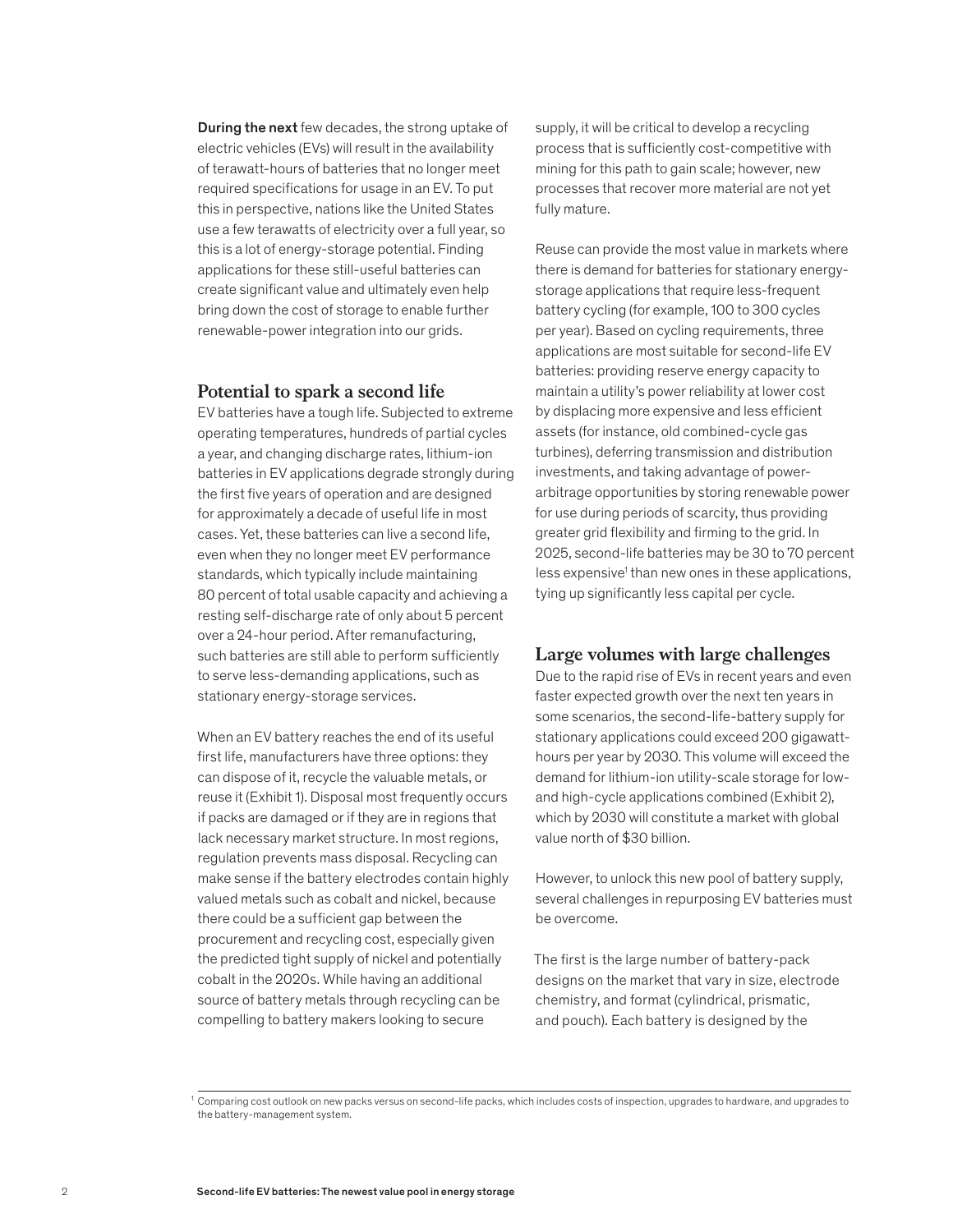#### Exhibit 1

# **Spent electric-vehicle batteries can still be useful in less-demanding applications.**

Electric-vehicle (EV) battery life cycle, illustrative



<sup>1</sup> Eg, improve grid performance, integrate renewables, charge EVs, etc. Source: Expert interviews; market research reports; McKinsey analysis

> battery manufacturer and automotive OEM to be best suited to a given EV model, which increases refurbishing complexity due to lack of standardization and fragmentation of volume. Up to 250 new EV models will exist by 2025, featuring batteries from more than 15 manufacturers.

> The second challenge involves falling costs for new batteries. As new batteries become cheaper, the cost differential between used and new diminishes, given that the rate of decline in remanufacturing cost is expected to lag the rate of decline in new manufacturing cost. We estimate that, at current learning rates, the 30 to 70 percent cost advantage

that second-life batteries are likely to demonstrate in the mid-2020s could drop to around 25 percent by 2040. This cost gap needs to remain sufficiently large to warrant the performance limitations of second-life batteries relative to new alternatives.

Challenge number three concerns the nascency of second-life-battery standards. No guarantees exist regarding second-life-battery quality or performance, and few industry standards focus on battery-management systems or state-ofhealth disclosures, let alone standard performance specifications for a battery that is to be used for a given application.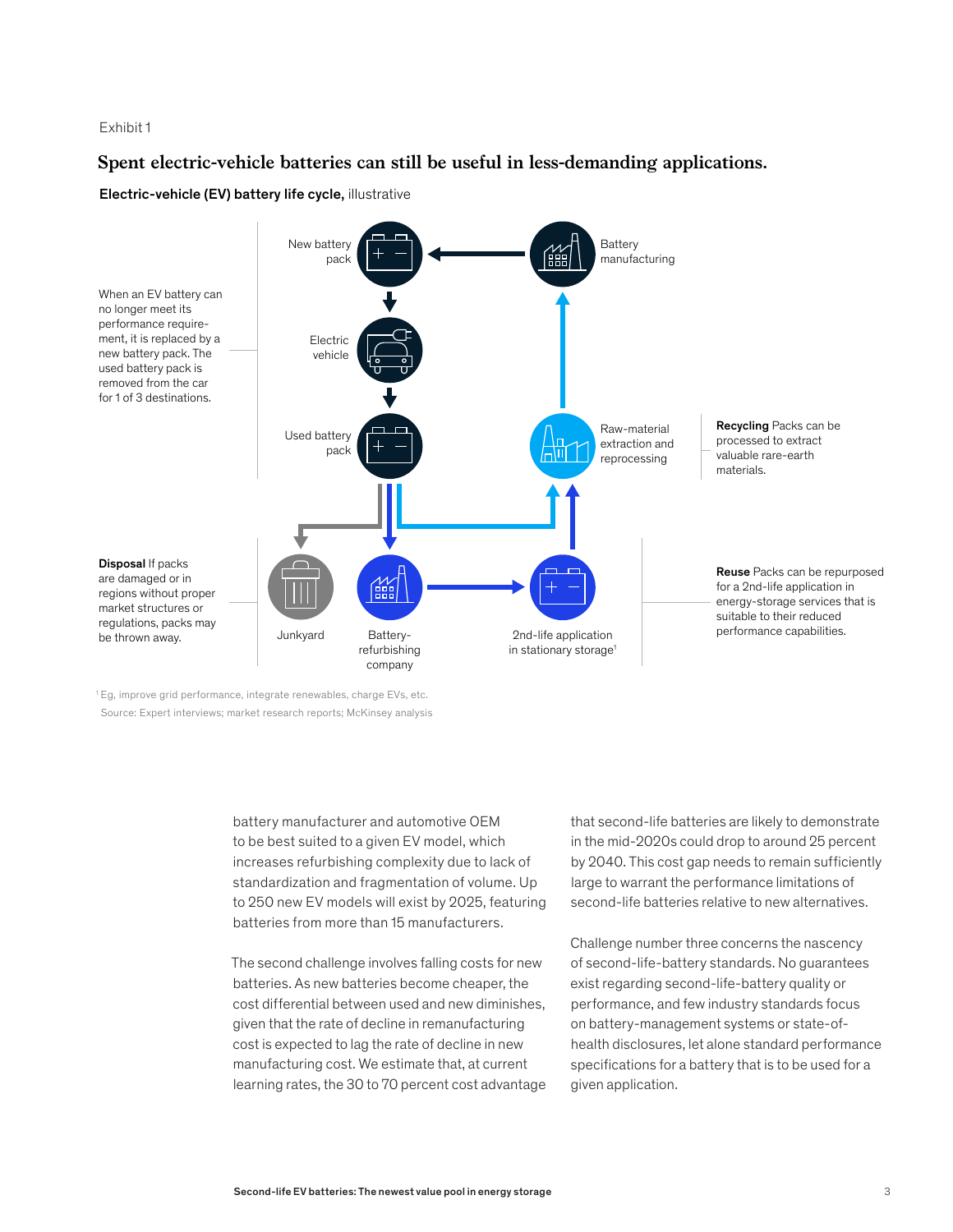#### Exhibit 2

# **Second-life lithium-ion battery supply could surpass 200 gigawatt-hours per year by 2030.**

### Utility-scale lithium-ion battery demand and second-life EV<sup>1</sup> battery supply,<sup>2</sup> gigawatt-hours/year (GWh/y)



# Second-life EV battery supply by **geography (base case<sup>2</sup>),** GWh/y



<sup>1</sup> Electric vehicle.

<sup>2</sup> Only for batteries from passenger cars.

The fourth challenge is the immature regulatory regime. Today, while most markets have some form of regulation requiring the recycling or remanufacturing of consumer electronics in general, most markets do not have EV-battery-specific requirements or delineations of responsibility between the producer and the consumer, save a few examples where goals have been set (such as in California and China). The lack of regulation creates uncertainties for OEMs, second-life-battery companies, and potential customers. The lack of regulation also gives rise to regional differences regarding whether recycling or reuse is the dominant pathway.

While these challenges are significant, they can be overcome by targeted action from the suppliers, end users, and regulators in the sector, enabling a sustainable second-life-battery industry to emerge. In fact, many of these targeted actions are

already being taken by forward-looking players and industry associations.

To start, to handle the growing number of EV models and batteries, automakers can design their EVs with second-life applications in mind. For example, Nissan formalized a partnership with Sumitomo Corporation to reuse battery packs from the Nissan Leaf for stationary distributed and utility-scale storage systems. In September 2018, Renault announced its Advanced Battery Storage Program. This collaboration involves several partners in the energy sector and is expected to result in a 70 megawatt/60 megawatt-hours used EV battery installation in Europe by 2020, the largest in Europe to date.

To remain competitive in the face of falling costs for new lithium-ion batteries, companies can industrialize and scale remanufacturing processes